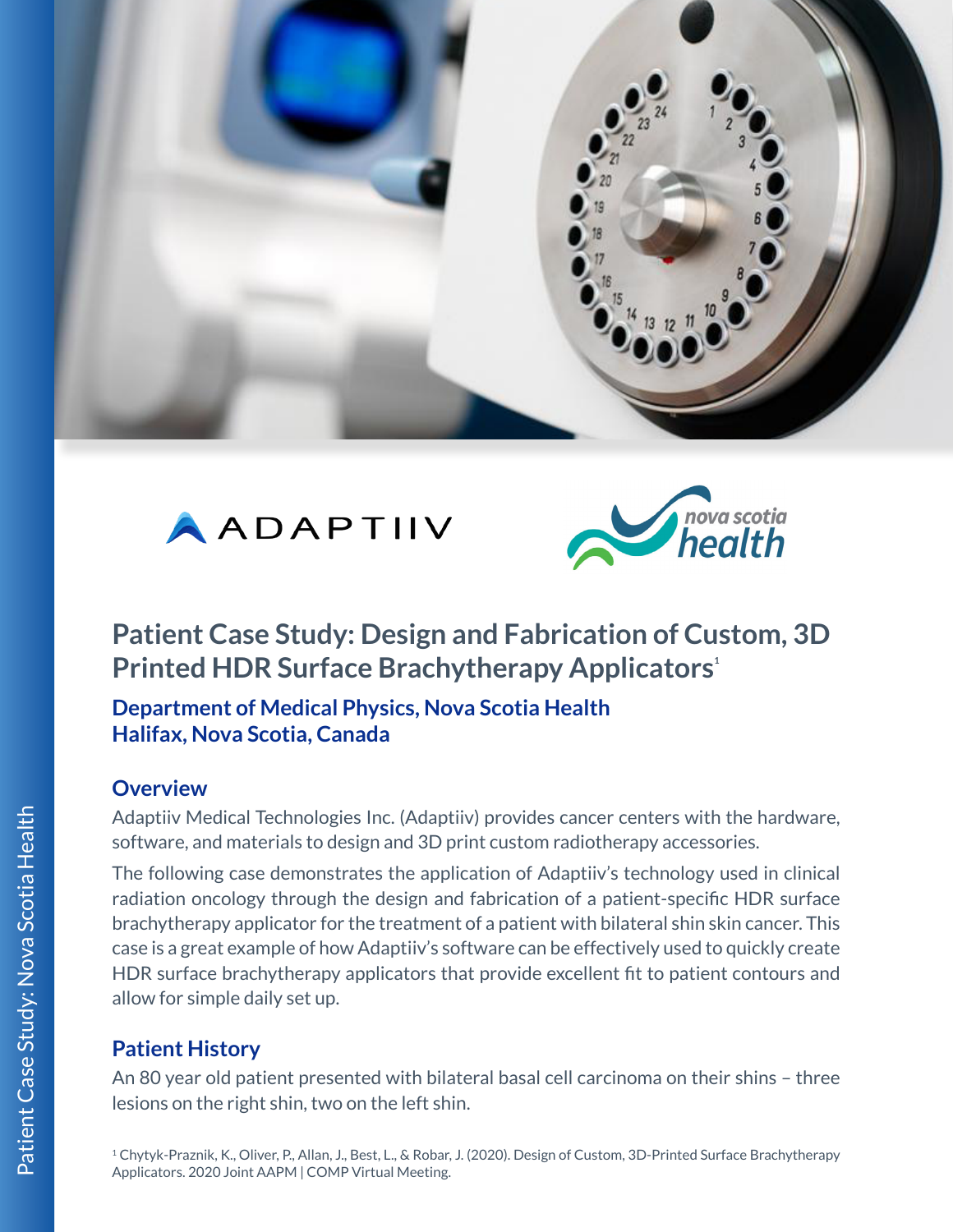

### **Patient Case Study: HDR Surface Brachytherapy Applicators Nova Scotia Health**

### **Description**

Superficial photon or electron beams are typically used when treating skin cancer with radiation therapy. Treatment with these modalities is most consistent when the patient contour is normal to the treatment beam. If the treatment area is large or there is more than one lesion, multiple fields may be required to obtain adequate target coverage. Planning and treating many targets on a patient's sloping contour can be particularly problematic. Additionally, the treatment of patients over several fractions creates another layer of complexity. Considering these challenges, the objective of this case was to design and fabricate patient-specific, surface HDR brachytherapy applicators that require simple daily set up for the treatment of multiple complex targets.

### **Fabrication and Treatment**

The patient's initial CT simulation was used for applicator design, with the targets wired by the physician, as shown in Figures 1 (a) and (b). The CT dataset was imported into the Eclipse TPS (Varian Medical Systems). Individual applicators for each shin were created as "bolus" structures, using the patient's external body contour. Care was taken to control the applicator dimensions so that it would: fit on the 3D printer plate, would be shorter than the brachytherapy catheters, and would not need to be cleaved and then reattached to be placed onto the patient.





*Figure 1 (a) Figure 1 (b)*

The Eclipse structures were imported into the HDR surface brachytherapy module of Adaptiiv software to take advantage of its automatic tunneling feature to design the catheter trajectories (see Figure 1 (c)).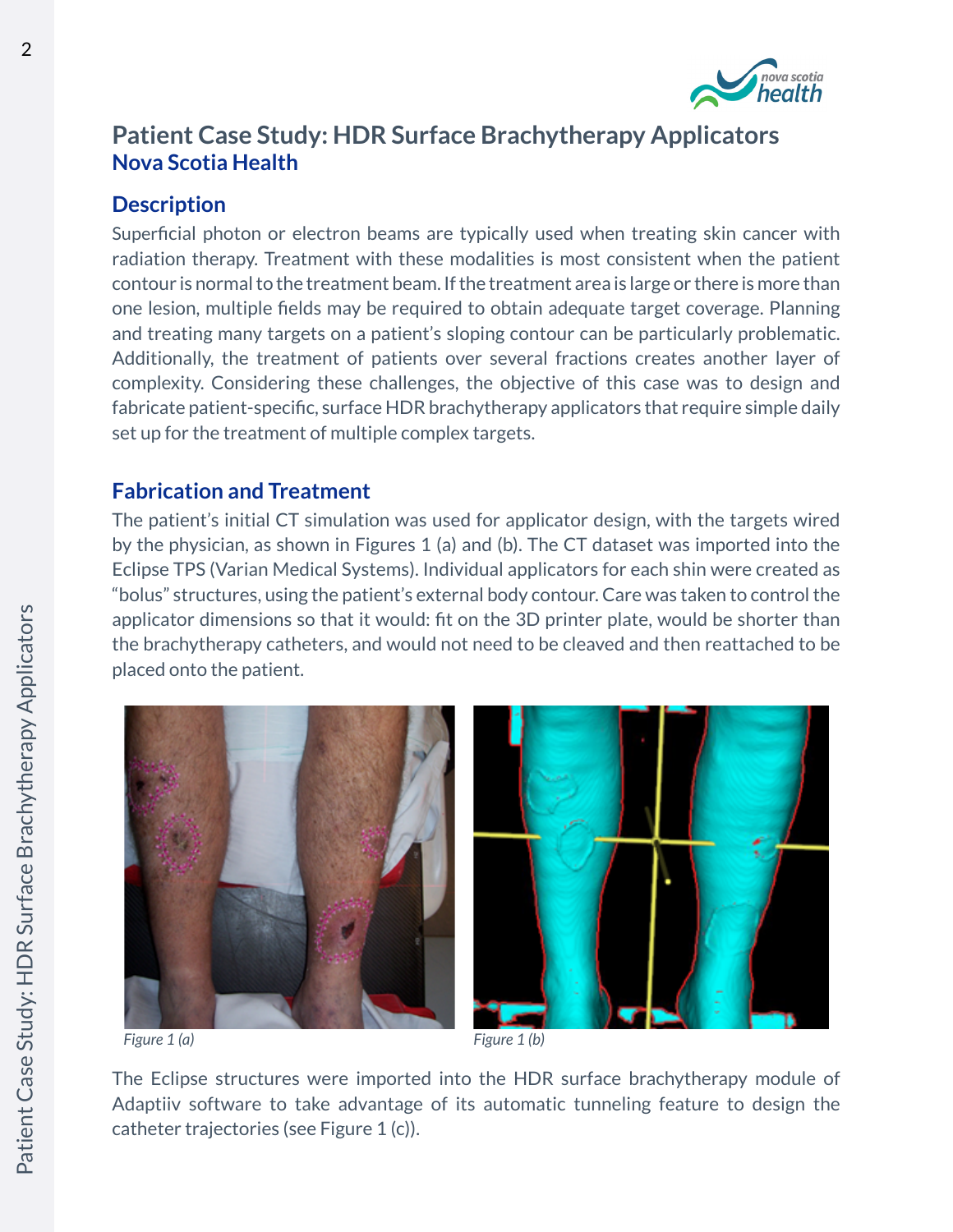

## **Patient Case Study: HDR Surface Brachytherapy Applicators Nova Scotia Health**

#### **Fabrication and Treatment (continued)**



*Figure 1 (c)*

The applicator designs were exported from Adaptiiv software and printed with a Lulzbot TAZ 5 3D printer. Flexible 6F catheters were inserted through the tunnels and fastened in place with buttons to allow the HDR source to travel reliably through the applicator. A second CT simulation of the patient with the completed applicators and radiopaque markers inserted was required to:

- Ensure proper fit
- Verify print quality
- Create reference marks for daily setup on the patient
- Enable catheter reconstruction for treatment planning

The patient was planned in Oncentra Brachy (Elekta), with two treatment plans – one for each shin.



*Figure 2 (a) Figure 2 (b)*